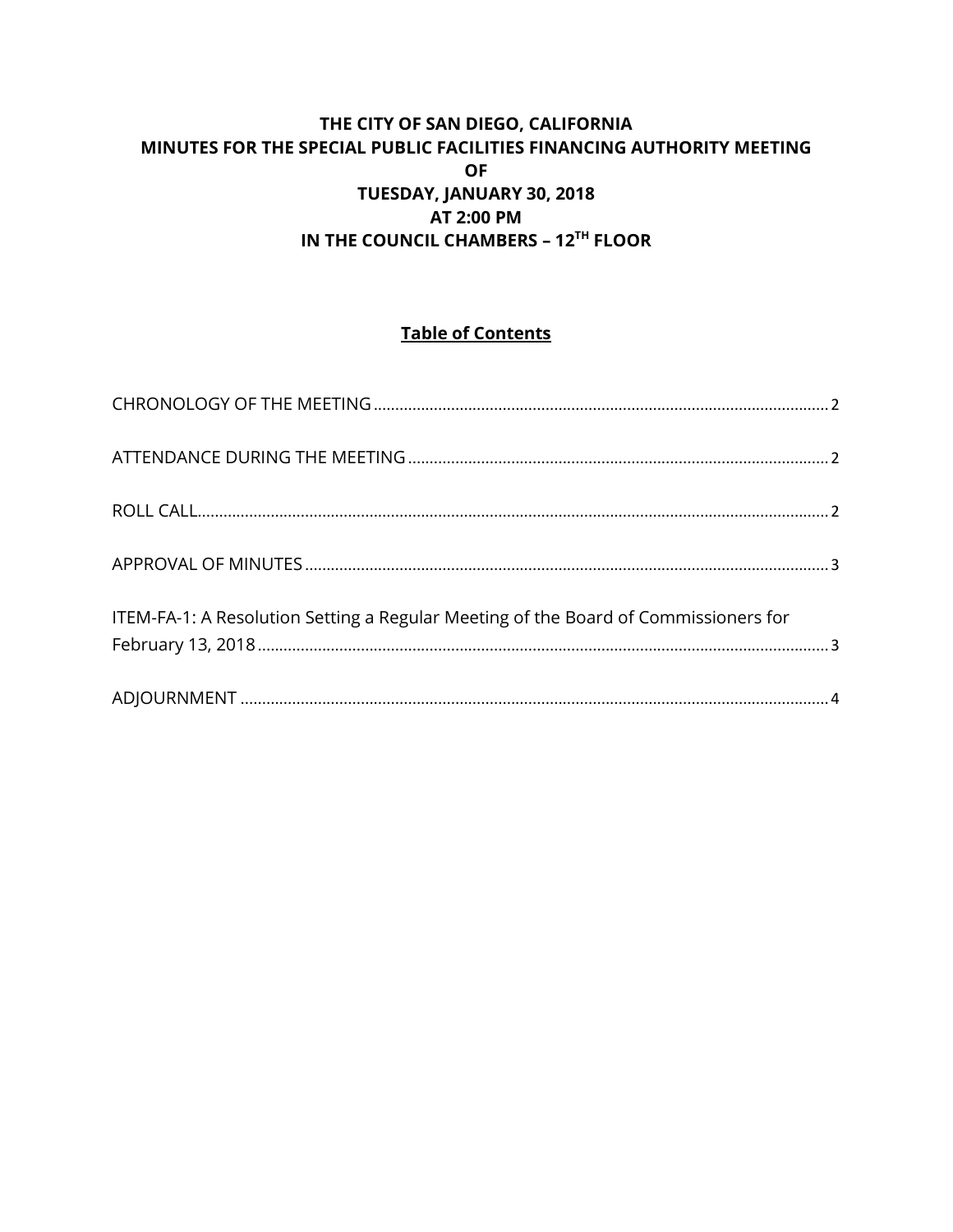### <span id="page-1-0"></span>CHRONOLOGY OF THE MEETING

The meeting was called to order by Council President Cole at 2:01 p.m. with Councilmember Kersey not present. Councilmember Kersey arrived to the meeting at 2:05 p.m. Council President Cole recessed the Council meeting at 2:18 p.m. to convene the Special Public Facilities Financing Authority meeting with all Councilmembers present. Council President Cole recessed the Special Public Facilities Financing Authority meeting at 2:20 p.m. to convene the Council meeting. The Special Public Facilities Financing Authority meeting was adjourned by Council President Cole at 2:20 p.m.

### <span id="page-1-1"></span>ATTENDANCE DURING THE MEETING

#### PRESENT

CD-1 Council President Pro Tem Bry CD-2 Councilmember Lorie Zapf CD-3 Councilmember Chris Ward CD-4 Council President Myrtle Cole CD-5 Councilmember Mark Kersey CD-6 Councilmember Chris Cate CD-7 Councilmember Scott Sherman CD-8 Councilmember David Alvarez CD-9 Councilmember Georgette Gómez

ABSENT None.

CITY CLERK Maland (sr).

<span id="page-1-2"></span>ROLL CALL

- (1) Council President Pro Tem Bry-present
- (2) Councilmember Zapf-present
- (3) Councilmember Ward-present
- (4) Council President Cole-present
- (5) Councilmember Kersey-not present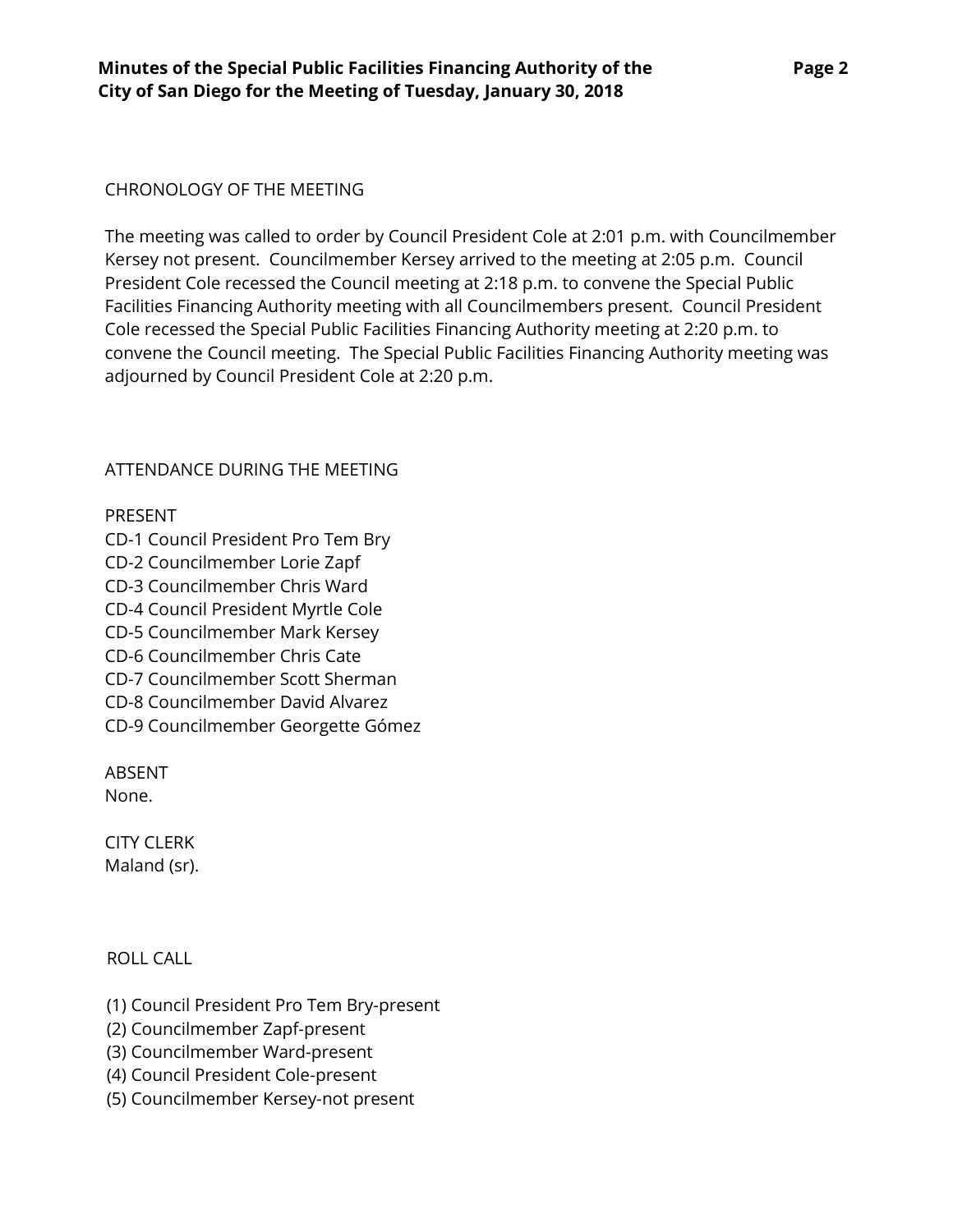- (6) Councilmember Cate-present
- (7) Councilmember Sherman-present
- (8) Councilmember Alvarez-present
- (9) Councilmember Gómez-present

### <span id="page-2-0"></span>APPROVAL OF MINUTES

The Minutes of the following meeting were approved by Unanimous Consent.

APPROVED

[12/06/2016](http://www.sandiego.gov/sites/default/files/11-14-16-special.pdf)

COUNCIL ACTION: Start Time: 2:18 PM

<span id="page-2-1"></span>ITEM-FA-1: A Resolution Setting a Regular Meeting of the Board of Commissioners for February 13, 2018.

# **ITEM DESCRIPTION:**

The Board will consider a resolution to set a regular meeting of the Board for February 13, 2018. A regular meeting is necessary to allow the Board to consider approval of the issuance of bonds.

# **CITY ATTORNEY'S RECOMMENDATION:**

Adopt the following resolution:

(FA-2018-1) ADOPTED AS RESOLUTION FA-2018-1

A resolution of the Board of Commissioners of the Public Facilities Financing Authority of the City of San Diego calling a regular meeting of the Board for February 13, 2018. Tuesday January 30, 2018 Page 2